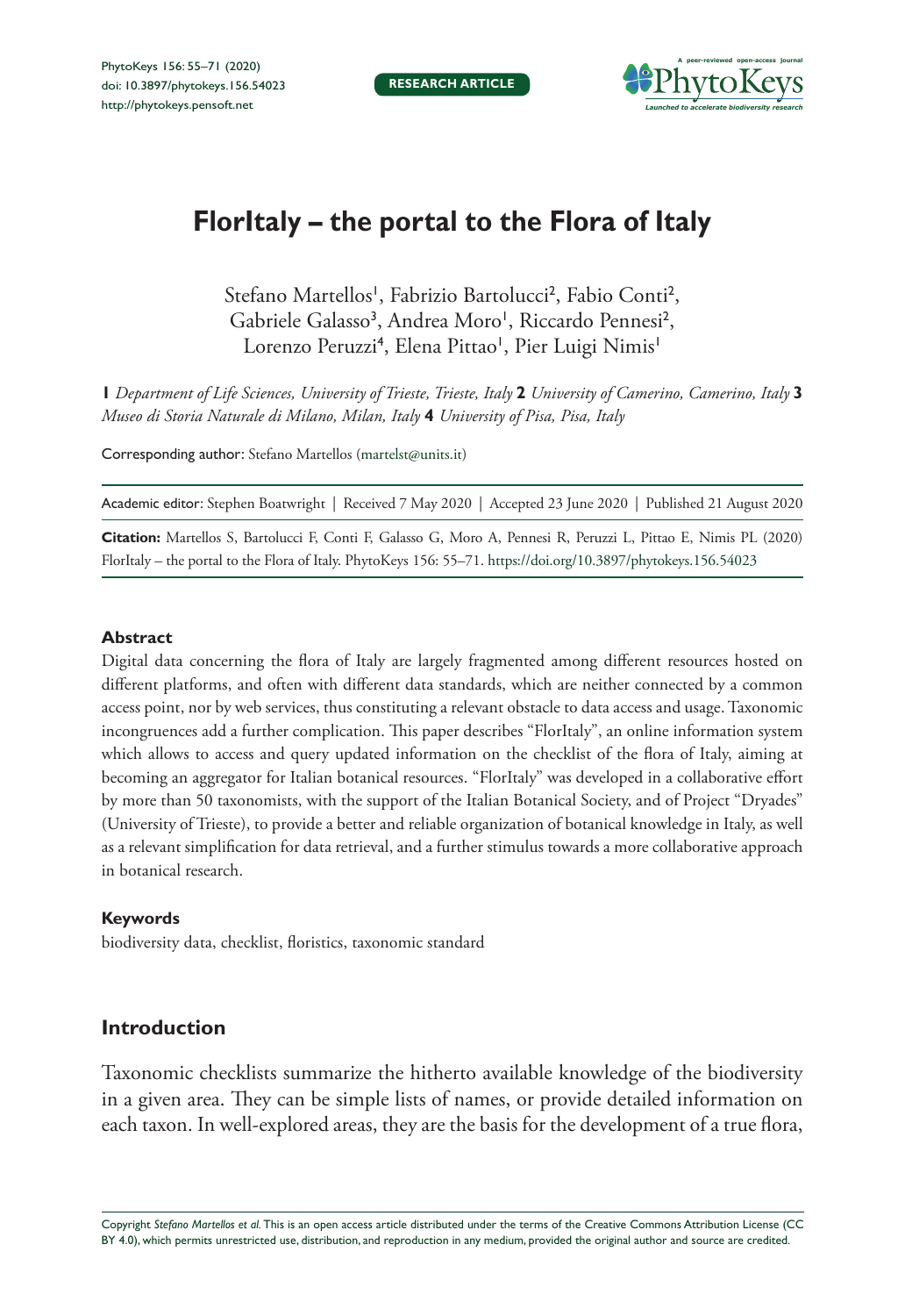while in poorly known areas they provide a baseline for further investigation. Furthermore, checklists are also a mean for nomenclatural stability, providing a reliable taxonomic backbone. Checklists can potentially be of use for connecting information from different sources, ideally making biodiversity data interoperable through names (or Unique Identifiers – UIDs – associated with names). While being a fundamental tool for researchers, they can be relevant also for decision-makers, as they provide a baseline for informed decisions. National checklists are especially relevant, since environmental decisions are taken at national level. Being open-ended works, checklists can greatly benefit from a digital "publication", which allows their updating with new information, continuously, or at regular intervals. Digital, online publication also makes a checklist more visible and accessible to target users (Martellos 2012). Plus, providing open access to information has several positive effects, such as facilitating research, avoiding duplication of efforts, stimulating contributions, etc. (Berendsohn et al. 2018)

The development of online plant data repositories, especially focused on taxonomic information as nomenclatural backbones, is the main aim of several international initiatives. In Europe, the Euro+Med PlantBase (Euro+Med 2006) is a long-lasting effort which aims at achieving an agreed taxonomic core for all families, genera, species, subspecies and, where appropriate, cultivars described from the Euro-Mediterranean region, involving experts from all over Europe. The Plants of the World Online portal (POWO 2020) has a broader aim, since it focuses on enabling users to access information on all seed-bearing plants known worldwide by 2020. It is part of the Science Strategy of Royal Botanic Gardens, Kew, which aims at disseminating Kew's scientific knowledge of plants and fungi to maximize its impact in science, education, conservation policy and management. Another "global" effort is the World Flora Online (WFO 2020), a project carried on since 2010 in the framework of the Global Strategy for Plant Conservation (GSPC) of the U.N., and supported by the Conference of the Parties to the Convention on Biological Diversity. It aims at becoming a Web-based compendium of the world's plant species, as a first step towards the development of a consolidated global information service on the world's flora.

In Italy, efforts for the creation of a network of databases on the flora and vegetation of the country date back from far before the Rio Conference. As discussed by Nimis et al. (1984), Italy was one of the first countries in which a relevant, cooperative effort aimed at creating a distributed network of digital resources for botanical data was initiated. A taxonomic backbone, the first edition of the Flora of Italy (Pignatti 1982) was databased, to serve as a central aggregation core for other databases, especially vegetation data. The authors of that effort already foresaw future steps, such as the integration of digital identification keys in the network. Their vision, however, had not the luck it deserved, and presently Italy still lacks a national network of databases for botanical data. In 2005, the first edition of the checklist of the Italian vascular flora (Conti et al. 2005) was an opportunity for members of the Working Group "Floristics, Systematics, and Evolution" of the Italian Botanical Society to establish an effective network of scientific collaborations (Peruzzi 2018) for updating the list and distributional data up to 2007 (Conti et al. 2007). Other important collaborative efforts followed (Celesti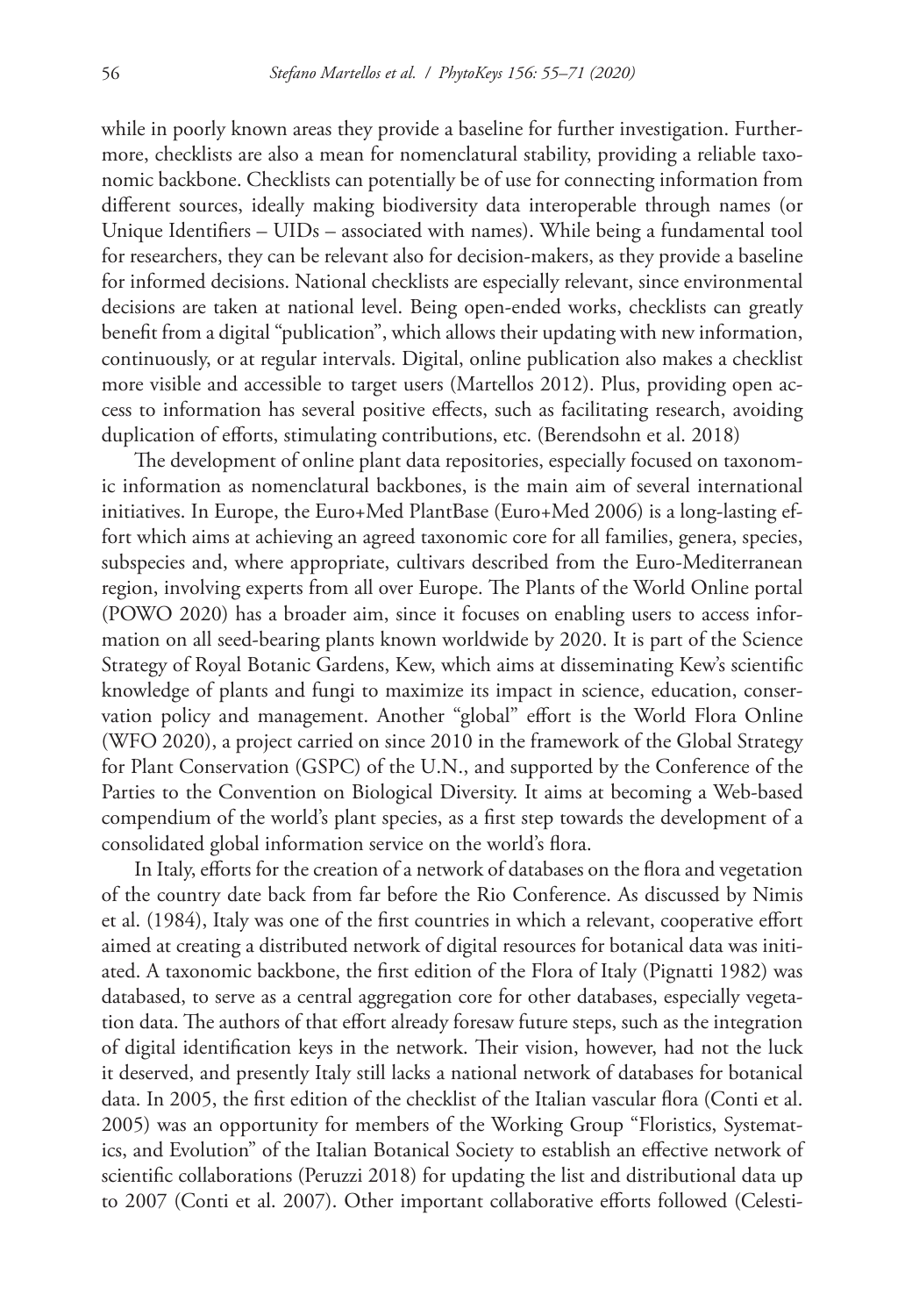Grapow et al. 2009a, b, 2010; Peruzzi et al. 2015, 2019; Brundu et al. 2017; Orsenigo et al. 2018), so that – after 13 years – the time was ripe for an updating of taxonomic, and geographic knowledge on the Italian vascular flora. Thanks to the close cooperation of more than 50 authors, two separate new checklists were published in 2018: one of the native (and doubtfully native) vascular flora (Bartolucci et al. 2018a), the other concerning alien taxa (archaeo- and neophytes) (Galasso et al. 2018a). Thanks to Project "Dryades" of the University of Trieste (Nimis et al. 2003; Nimis and Martellos 2009; Martellos and Nimis 2015), a few months after their publication, nomenclatural, taxonomical and distributional data, integrated with their first updates (Bartolucci et al. 2018b, c, 2019a, b; Galasso et al. 2018b, c, 2019a, b), were organized into an information system on the vascular flora of Italy.

This paper details the result of this effort, "FlorItaly", which is accessible online at the address <http://dryades.units.it/floritaly>, and is being updated every six months.

## **Materials and methods**

The core of "FlorItaly" is a software written in PHP language, which works on data stored in a MySQL database, running on the servers of the Project "Dryades", hosted at the Department of Life Sciences, University of Trieste. "FlorItaly" organizes nomenclatural and distribution data from the recent checklists of the Italian native and alien vascular flora and their subsequent updates, which are published every six months, and makes them interoperable with other resources.

#### Checklist data

The taxonomic circumscription of families follows PPG I (2016) for ferns and fern allies, Christenhusz et al. (2011b) for Gymnosperms, and Angiosperm Phylogeny Group (2016) for Angiosperms, with the exception of Dipsacales (Reveal 2011), Caryophyllales (Hernández-Ledesma et al. 2015) and Boraginales (Luebert et al. 2016). Authors' citations of plant names were standardized following the Rec. 46A Note 1 of the ICN (McNeill et al. 2012), i.e. according to IPNI (2012). The checklist includes also apomictic taxa belonging to *Alchemilla* and *Rubus* (Rosaceae), *Hieracium*, *Pilosella* and *Taraxacum* (Asteraceae), and the *Ranunculus auricomus*-complex (Ranunculaceae). Taxa at varietal rank and hybrids were not considered. The system organizes 10,898 infra-generic taxa, and 12,887 synonyms, plus 64,001 vernacular names, and an archive of more than 220,000 digital images.

The main data source of "FlorItaly" are the two checklists of the native (Bartolucci et al. 2018a), and alien (Galasso et al. 2018a) vascular flora of Italy, which are updated every six months by a team of researchers of the Working Group "Floristics, Systematics, and Evolution" of the Italian Botanical Society (Bartolucci et al. 2018b, c, 2019a, b; Galasso et al. 2018b, c, 2019a, b). The updates, regularly published on the journal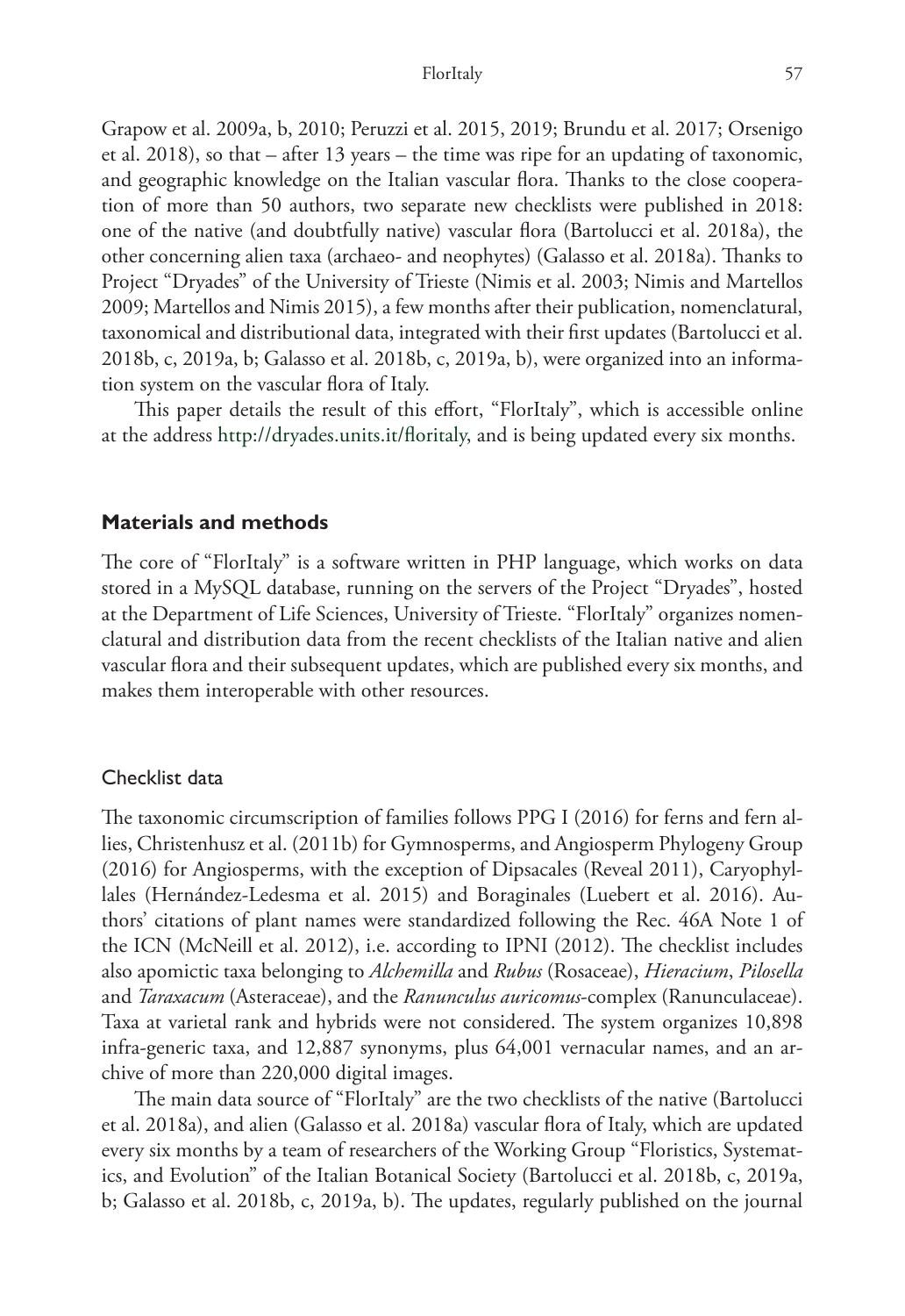"Italian Botanist", are integrated in the online version immediately after their publication. Each new online version is labeled with the year plus an "a" or "b", depending on the semester of the update.

Distribution data (taken from the checklists, and expressed as presence-absence) are given for each of the 20 administrative regions of Italy (two enclave-countries Republic of San Marino and Vatican City State are not considered). When information on the occurrence of a given subspecies for a region is missing, only the occurrence at species level is reported. For each region, the presence and occurrence status of each taxon is provided by using the following categories: a) occurring, b) doubtfully occurring, c) no longer recorded (reliable historical record), d) extinct or possibly extinct, e) recorded by mistake, f) alien at regional and/or national level (casual, naturalized, invasive, undefined invasion status), g) Italian endemic (status attributed to those taxa occurring only in Italy, or in Italy and Corsica, or in Italy and Malta), h) cryptogenic, i.e. a doubtfully native taxon, whose origin in Italy is unknown, i) taxonomically doubtful, j) data deficient (unknown regional distribution; unknown alien status), k) archaeophyte, and l) neophyte. Occurrence status can also be provided at national level, when relevant, with the following categories: i) confirmed/not confirmed; ii) extinct; iii) doubtful; iv) data deficient; v) erroneously reported for the country); vi) endemic; vii) cryptogenic; viii) esoticity (neo- or archaeophyte). Presence and occurrence status at regional level are depicted in a distribution map (see description of a taxon page below), while those at national level are reported as textual information. A national standardized system was developed by Celesti-Grapow et al. (2009a, b, 2010) to identify taxa alien to Italy. Definitions used in the system were provided by Pyšek et al. (2004):

- **casual:** alien plants that may thrive and even produce offspring occasionally outside cultivation, but that usually disappear, since they are unable to form selfmaintaining populations. Hence their persistence relies on repeated introductions;
- **naturalized:** alien plants that occur with self-maintaining populations without direct human intervention;
- invasive: alien plants that occur with self-maintaining populations without direct human intervention, and produce fertile offspring which can reach considerable distances from the parent individuals, thus being able to spread over a large area;
- **archaeophytes:** alien plants introduced to Italy before 1492 (approximate date corresponding to the discovery of America);
- **neophytes:** alien plants introduced to Italy after 1492.

Taxa involved in former domestication processes are separated into two categories:

- **culton:** plant distinct from its wild relative(s) and capable to conserve its taxonomic independence in cultivation only; records from the wild are regarded as casual occurrences;
- **feral:** wild plant originated from a culton escaped from domestication, and usually taxonomically distinct from its wild relative; it can either belong to the same taxon of the culton or to a different taxon.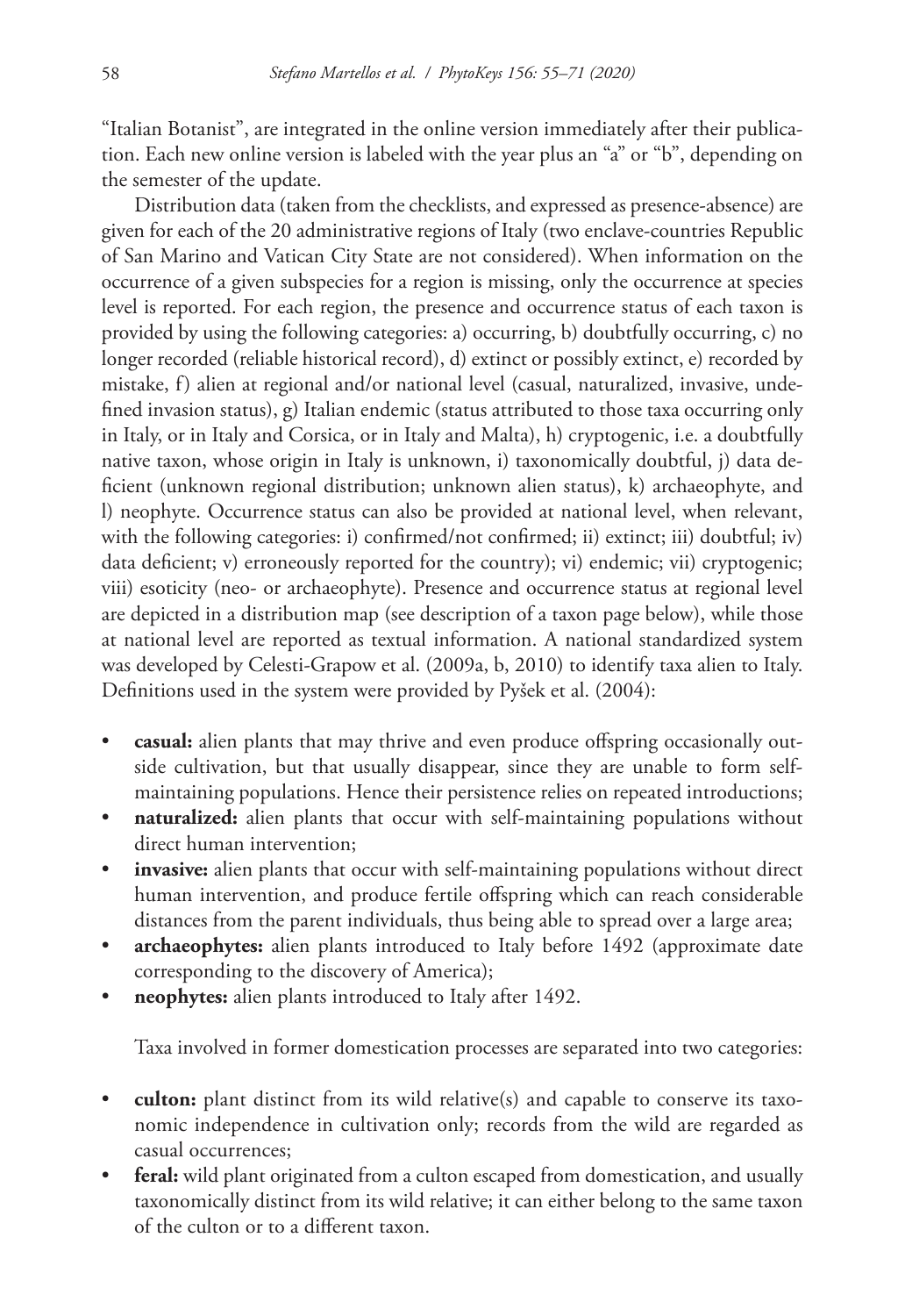Taxa at varietal rank were not considered; hybrids were considered only for the alien flora.

All of these data are released under a under a CC BY-SA 4.0 license.

## Interoperability with other resources

"FlorItaly" makes the checklists data inter-operable with other resources (see below for a comprehensive list) which use the same taxonomy and the same UIDs of the checklist. This is achieved through:

- web services. "FlorItaly" uses a web service embedded into Wikiplantbase (Bagella et al. 2015; Peruzzi and Bedini 2015; Barberis et al. 2016; Domina et al. 2016) to retrieve information on whether it hosts data for a given infrageneric taxon, and generates a link to the Wikiplantbase taxon page, reporting the number of available records. Queries are sent out encoded in KVP format, and results are retrieved encoded in json format. Web services are also used to access some of the "Dryades" resources, especially image archives. In this case, queries are sent out encoded in KVP format, and results are retrieved in XML format.
- direct querying to external databases, in the case of several "Dryades" resources. Since the developers of all the resources of "Dryades" and "FlorItaly" are the same, it was possible to directly access the other databases by querying through taxon name.
- auto-generated links, made to provide access to resources of Acta Plantarum (2020). A link is dynamically generated by using the UID of each taxon in the checklist. This provides access to the I.P.F.I. (Index of Plants of the Flora of Italy) taxon page.

# **Results**

"FlorItaly" is accessible online since June  $20<sup>th</sup>$ ,  $2018$ , at the address: [http://dryades.](http://dryades.units.it/floritaly) [units.it/floritaly](http://dryades.units.it/floritaly). It has an average of 2,200 page views, and 220 unique visitors per day, and a total of ca. 1,100,000 page loads since its publication on the Internet. Users' retention rate – calculated for March 2020 – is 61%.

# The information system

"FlorItaly" has 3 query interfaces: 1) basic, 2) standard, and 3) advanced. In the second and third interface, users are allowed to combine several parameters in order to perform complex queries. The combination of parameters is transparent to the users, and makes use of the two logical operators OR (when two or more parameters are selected, if either is true, the complex expression is true) and AND (when two or more parameters are selected, all of them must be true for the complex expression to be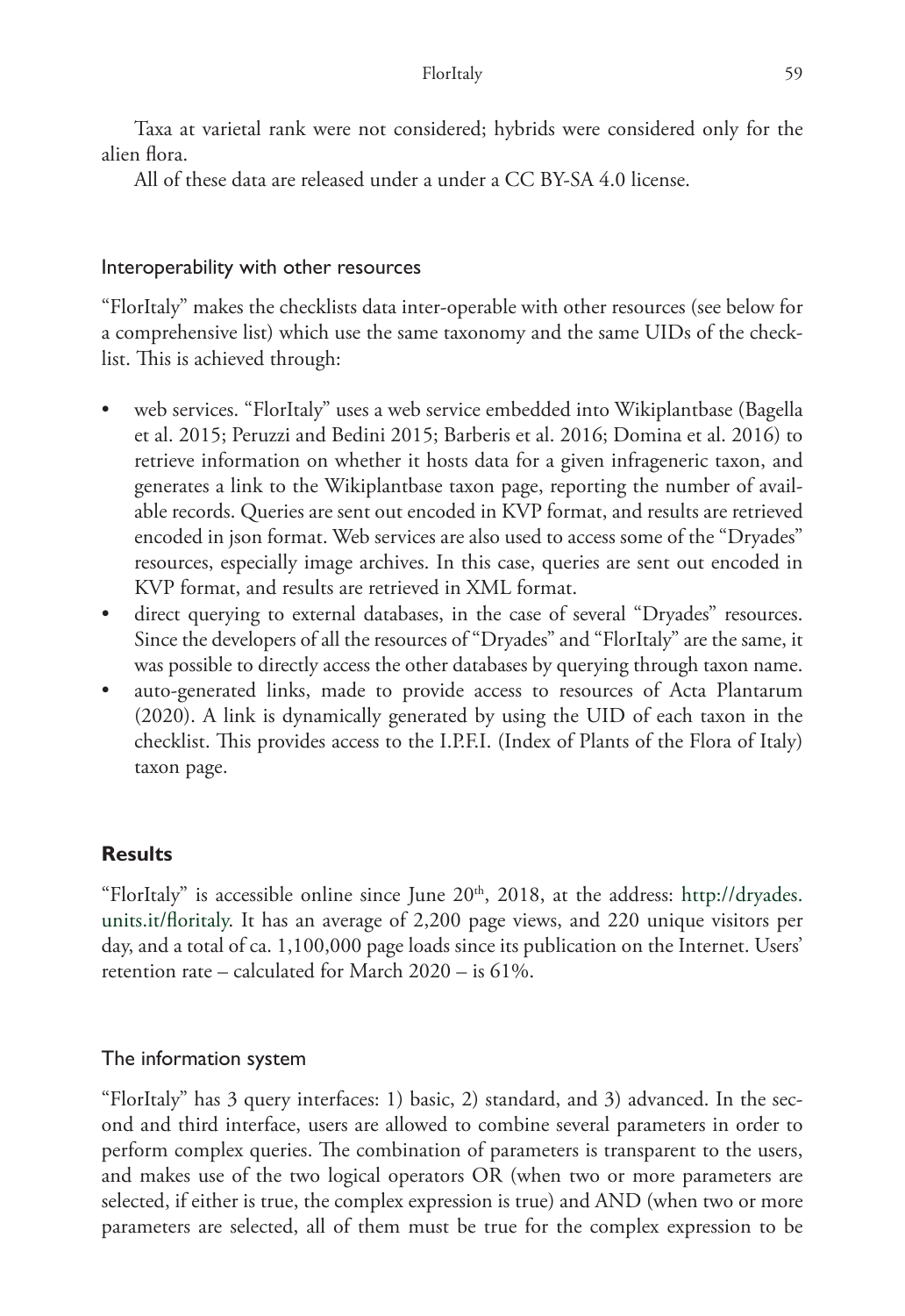true). The two operators are combined in the queries differently in each query interface (see below). All interfaces allow to query by taxon name. The query can be done by inputting an accepted name, a synonym, or part of their names. The query is caseinsensitive, and no special characters are allowed (e.g., querying from a string followed by the character "\*" will return no results, since the character "\*" is read as text, and not as a "jolly" character). Each interface always returns a list of accepted names and/ or synonyms, each giving access to a taxon page.

*Basic query interface*. It allows to quickly access all the information on each taxon, organized in "taxon pages", which are dynamically generated from the database. When a synonym is typed as a query string, the thesaurus of synonyms is invoked, providing a link to the accepted name. For each query, a list of all synonyms, if present, is provided after the list of the accepted names. The basic interface also allows to filter the query by family (selecting one family from a drop-down menu). Furthermore, it permits to query the Thesaurus of Italian and local names of Project "Dryades". When an Italian name is used as query string, the system provides a list of vernacular names together with the related scientific name(s). The latter give access to the taxon pages.

*Standard query interface*. This interface allows simple queries on national and regional floras by including/excluding: i) taxa known from reliable historical records only; ii) extinct taxa; iii) taxa reported by mistake; iv) taxa known from doubtful records only; v) alien taxa. The first four parameters are combined by the logical operator OR (in the same query users can include/exclude more than one of them). The last parameter (alien taxa) is combined with the others by logical operator AND. This interface can also display the results in the form of an image gallery.

*Advanced query interface*. This interface allows complex queries on the flora of the whole country, or on the floras of different Operational Geographical Units (OGUs), consisting of one or more administrative regions. If no OGU is selected, the system operates on the whole national flora, including extinct taxa, and those reported by mistake. For Italy, or for any other OGU, it is possible to refine the query by using the following seven groups of parameters:

- A) occurrence status: 1) taxa known from reliable historical records only; 2) extinct taxa; 3) taxa reported by mistake; 4) taxa known from doubtful records only; 5) data deficient taxa (those recorded from Italy, but without sufficient knowledge on regional records);
- B) alien status: 6) invasive; 7) naturalized; 8) casual; 9) other alien taxa (currently without invasiveness status); 10) cryptogenic taxa (doubtfully native);
- C) alien, by period of introduction: 11) neophytes (since 1492); 12) archaeophytes (until 1492);
- D) feral/culton status: 13) feral; 14) culton;
- E) 15) Italian endemics;
- F) 16) exclusive endemics (Italian endemics whose distribution is restricted to the selected OGU);
- G) 17) taxonomically doubtful taxa.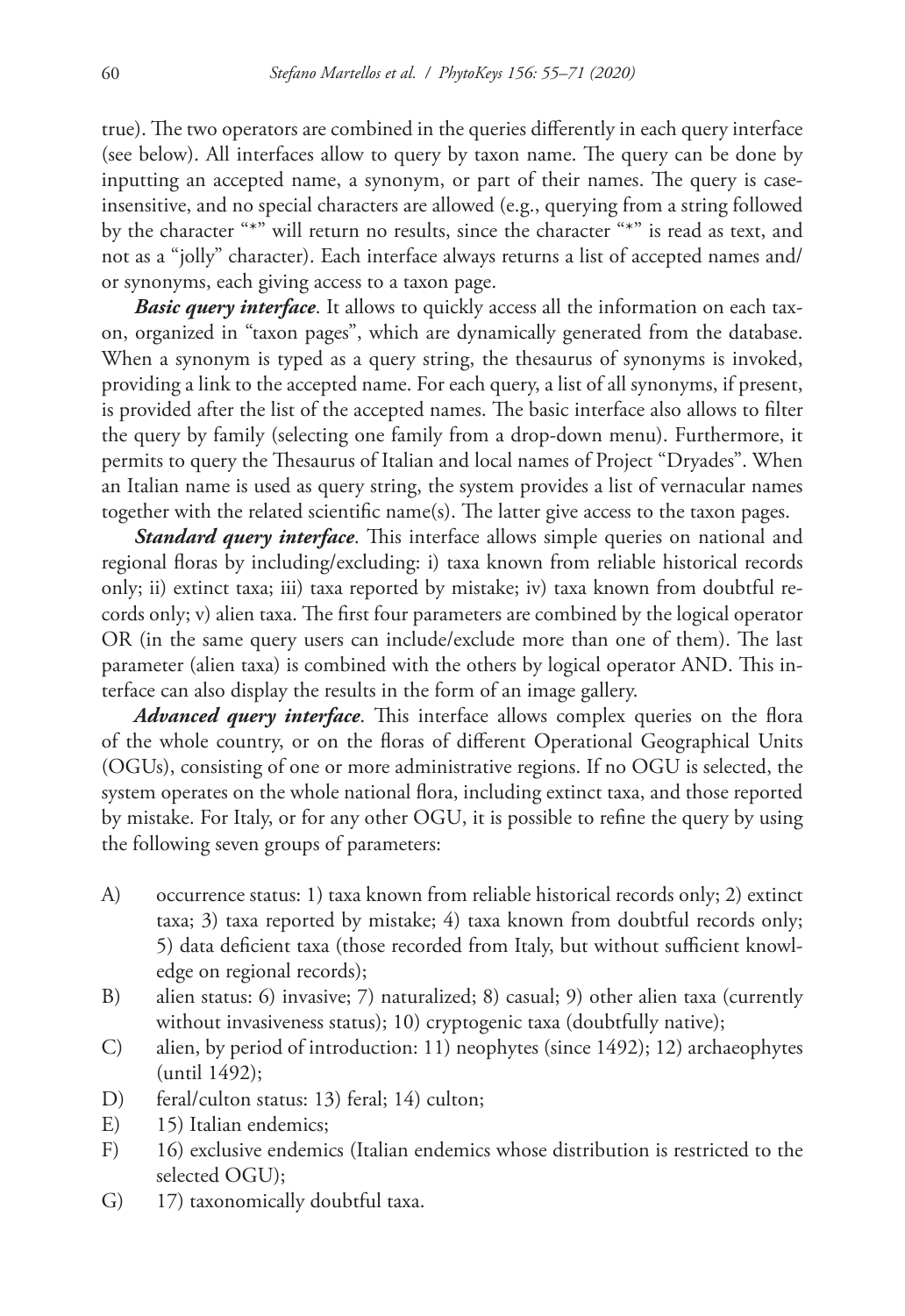Inside each group of parameters, the systems uses the logical operator OR, while among the groups the system uses the logical operator AND, as described for the standard query interface (see above).

#### Taxon pages and external resources

The taxon pages, which are the final outcome of a query, display data from the checklist, and aggregate, or link different external resources (Fig. 1).

At the top of the taxon page there is the accepted name, followed by synonyms, and the presence in the 20 administrative subdivisions of the country. Other information, such as whether the taxon is an archaeo-/neophyte, endemic, etc. are reported immediately below, when present.

This first block is followed by two external resources, a link to a cladogram, with the relative taxonomic information, and an image, which are displayed on the left. On the right of the page, a distribution map is dynamically generated by using the presence in the administrative regions, plus the other data on the taxon (e.g. whether it is an invasive).

The cladograms and the taxonomic information are external resources, deriving from an archive of cladograms from Project "Dryades", which follows Smith et al. (2006), Schuettpelz and Pryer (2008), Ran et al. (2010), Christenhusz et al. (2011a, 2011b), and the Angiosperm Phylogeny Group (2016). The image comes from the archive of digital images of vascular plants of Project "Dryades" (see: [http://dryades.](http://dryades.units.it/cercapiante/index.php) [units.it/cercapiante/index.php](http://dryades.units.it/cercapiante/index.php)).

These two sections are followed by a link to the I.P.F.I. database of Acta Plantarum, and a link to the Wikiplantbase Italy project. Each link reports the name of the resource, and its logo, and opens in a new page. Acta Plantarum is one of the most active groups of amateur botanists in Italy, and the resources present in the I.P.F.I. pages include digital images, altitudinal distribution, growth forms, etymology, discussions, etc. The Wikiplantbase initiatives (Bagella et al. 2015; Peruzzi and Bedini 2015; Barberis et al. 2016; Domina et al. 2016) collect and organize geo-referenced occurrence data (Bedini et al. 2016; Peruzzi et al. 2017) for different administrative regions of Italy. Originally, "FlorItaly" linked each of the regional initiatives, but, since they are growing in number, it was decided to switch to a link to the national Wikiplantbase portal, which aggregates data from all regional initiatives. These links are followed by names from the Thesaurus of vernacular names for Italy of Project "Dryades", largely based on those proposed by Pignatti (1982), and especially by Penzig (1924).

At the bottom of the taxon page there is an image gallery, which currently derives from the archives of Project "Dryades". However, since "FlorItaly" can be made interoperable with other resources, potentially other archives can be accessed, and integrated in the taxon pages (or linked as external resources). Images are displayed as thumbnails, and can be enlarged by a simple click. Each image is coupled with metadata that specify author, source, license of use, locality, and date of the shot, and any other metadata, when available. When the license is not specified, the author of the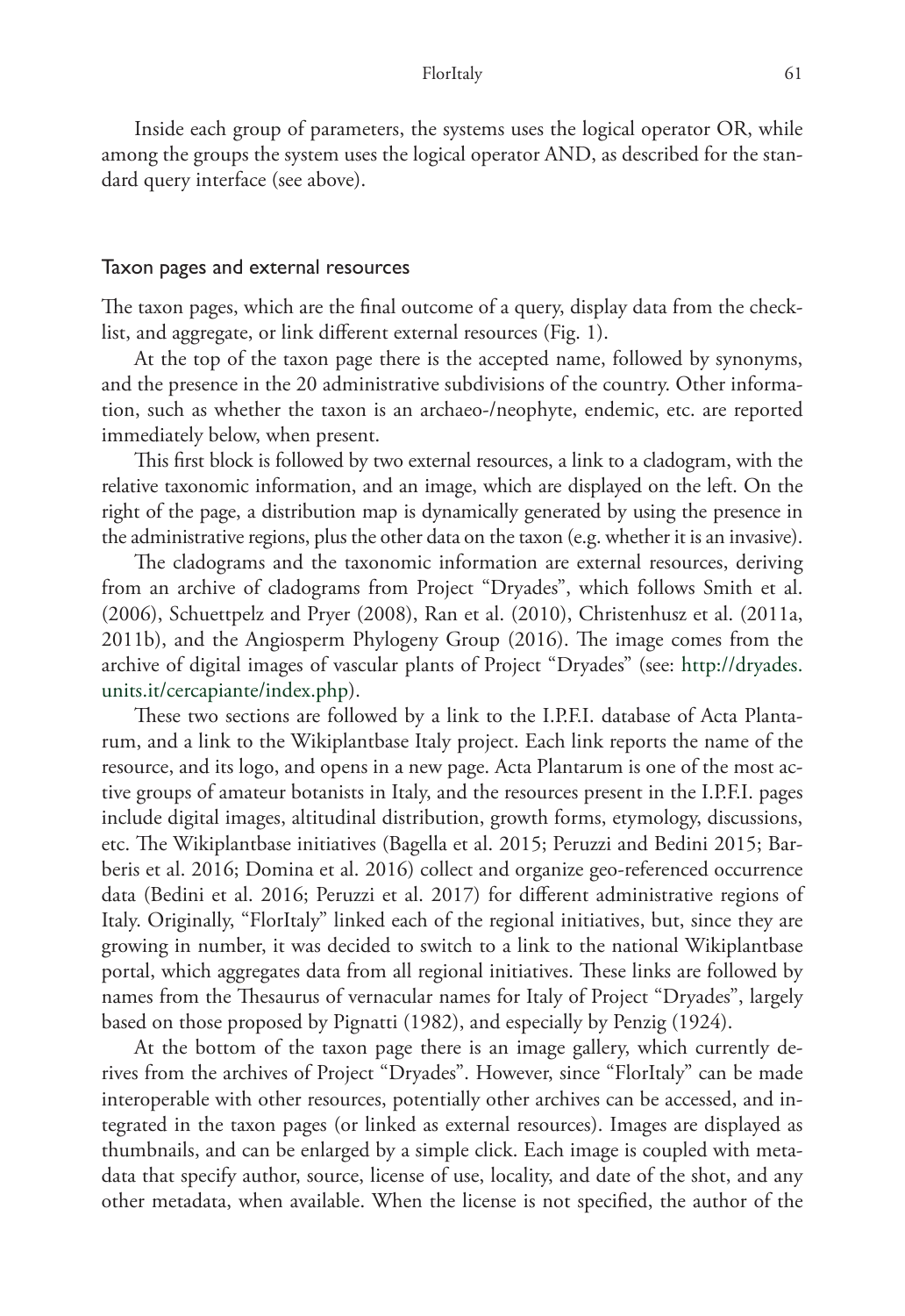



Antinea Moro<br>Antinea di Scienze della Vita, Università degli Studi di<br>Distributed under CC 8Y-5A 4.0 license.<br>Inte di Trieste, Morte Valerio, Campus Universitari., PVG.<br>Italia

**Figure 1.** Taxon page for *Poa annua* L. from *FlorItaly* [accessed on 18 June 2020]. The page lists taxon name, synonyms, distribution, also depicted in a distributional map, taxonomic position (in this case in the APG IV scheme), an image, links to external resources, Italian names, and a photo gallery.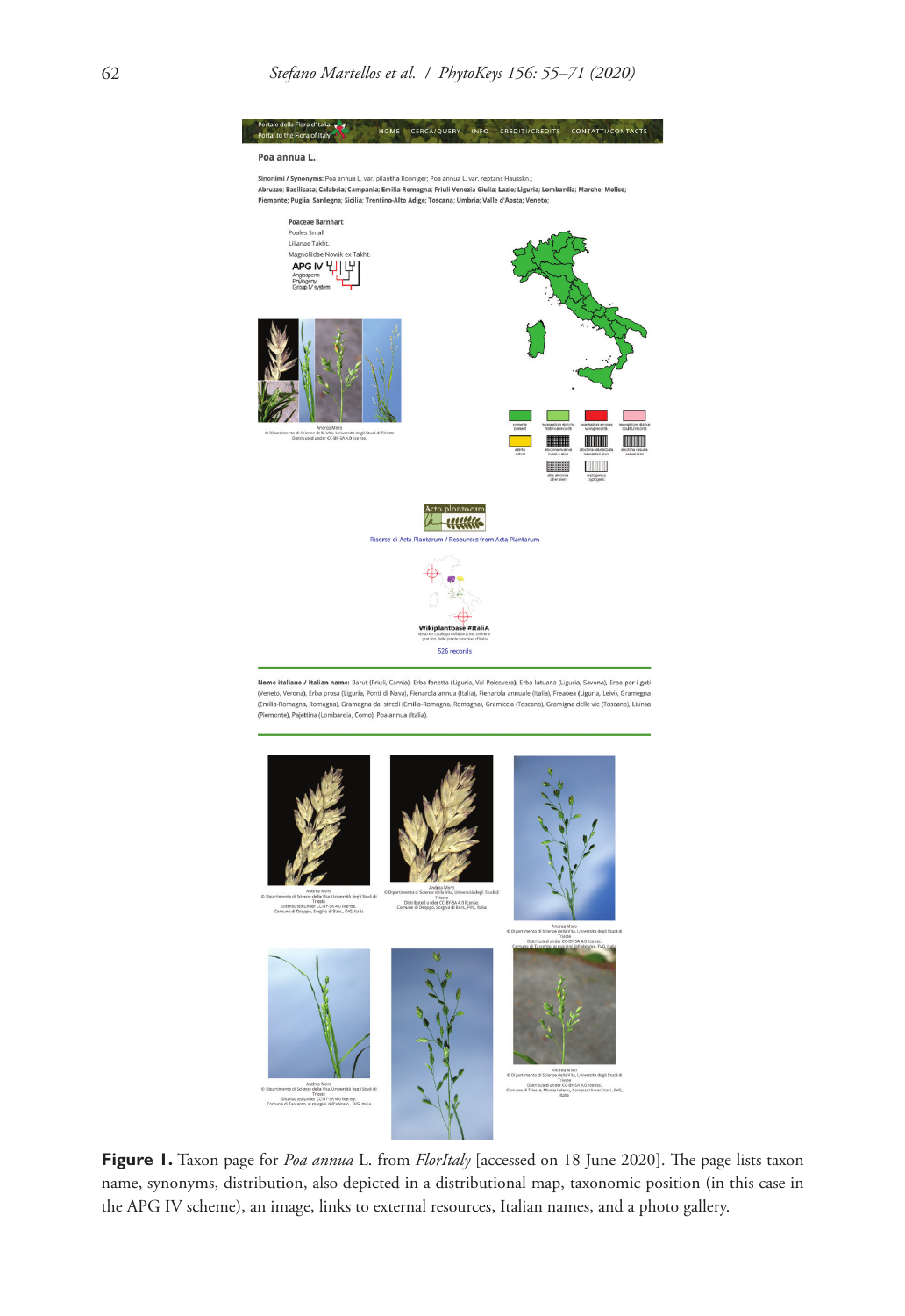image reserves all rights. Approximately 80% of the images of Project "Dryades" are original, and released under a CC BY-SA 4.0 license, which means that anyone can use them, for any purpose, provided that author, source and license are mentioned.

## **Discussion**

Global access to biodiversity information is considered mandatory for research, and decision making since the UNESCO Conference of Rio outputs (Berendsohn and Seltmann 2010; Berendsohn et al. 2010; Berents et al. 2010; Vollmar et al. 2010). Furthermore, the Convention on Biological Diversity includes as its Target 1 the need for "An online flora of all known plants". Several important actions have been taken in the last 20 years to digitize and mobilize biodiversity data. Large distributed databases (e.g., GBIF, <http://www.gbif.org>, or BioCASE, Güntsch et al. 2007) have been created to organize and share primary biodiversity data, and several approaches to digital identification have been investigated (Dallwitz et al. 2002; Martellos 2010; Nimis and Vignes Lebbe 2010). The digitization of checklists has been also addressed. One of the first efforts to publish online national checklists was the "Index Synonymique de la Flore de France" (Brisse and Kerguélen 1994; Kerguélen 1994; [https://www2.dijon.](https://www2.dijon.inra.fr/flore-france/) [inra.fr/flore-france/](https://www2.dijon.inra.fr/flore-france/)). More recently, thanks to the EDIT platform for cybertaxonomy (Berendsohn 2010), a number of checklists were published online ([https://cybertax](https://cybertaxonomy.eu/references)[onomy.eu/references](https://cybertaxonomy.eu/references)): the second edition of the Flora of Greece, the Flore du Gabon, the Flora of Cyprus, the Flora of Central Africa, etc.

Given the relevance of the two checklists of native and alien vascular flora of Italy (Bartolucci et al. 2018a; Galasso et al. 2018a), the mobilization of their rich content after their publication in paper-printed form was a further step (Peruzzi 2018). Data mobilization is the focus of several efforts in biodiversity informatics, since it became evident that data stored in the form of journal articles need to be extracted, organized in line with appropriate standards, and aggregated into online databases. Some recent examples in this direction are the BIOfid information service (Driller et al. 2018), the PLAZI workflow (Agosti et al. 2019), and the Open Biodiversity Knowledge Management System (OBKMS) initiative (Penev et al. 2018). For the creation of "FlorItaly", a collaborative effort was initiated between Project "Dryades" of the University of Trieste (Nimis et al. 2003), and the leading authors of the two checklists, in order to make their data accessible online as an actual information system capable of complex queries, and as a "core" for aggregating, and linking further data and resources. In Italy, botanical digital data are currently fragmented in a wealth of different resources, and the role of "FlorItaly" as an aggregator could become very relevant in the next years. As an example, primary biodiversity data for plants are available in the Wikiplantbase repositories, in the Italian Biodiversity Network of the Ministry of Environment (Martellos et al. 2011), and in several online herbaria (e.g., the Virtual Herbarium of the University of Palermo, [http://www.ortobotanico.unipa.it/virtual\\_herbarium.html](http://www.ortobotanico.unipa.it/virtual_herbarium.html)), often hosted on different platforms, and adopting different standards, thus making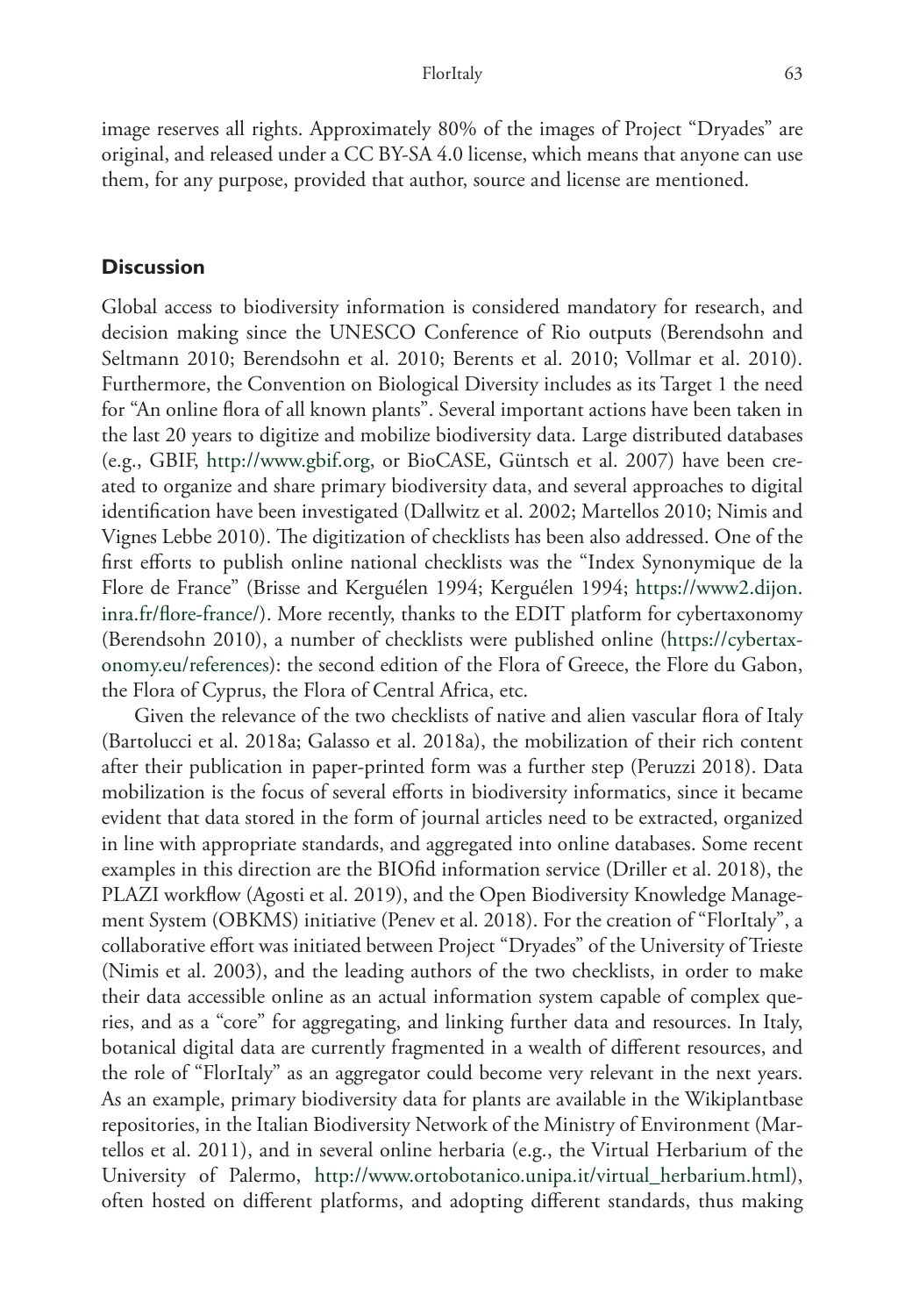access to data quite complex and fragmented, and creating a relevant obstacle to data retrieval. Taxonomic incongruences add a further complication. The use of a checklist as an aggregator provides a necessary taxonomic backbone to all other resources. All members of the Working Group are committed on agreeing on a common taxonomic backbone (see data and methods), adopted at the national level. The use of "FlorItaly" as an aggregator provides a better and reliable organization of botanical knowledge in the country, as well as a relevant simplification for accessing data by researchers. At the same time, it will provide a further stimulus towards a more collaborative approach in botanical research, allowing quick and solid answers to challenging questions, especially now that global change-related issues require fast and reliable answers from science.

As far as sustainability of the system is concerned, "FlorItaly" will be maintained by the Department of Life Sciences of the University of Trieste, which will assure regular updates of software, and data. Furthermore, a backup instance of "FlorItaly" will be installed in the forthcoming LifeWatch (Basset and Los 2012) Center for Botanic Diversity Data, which will be hosted at the Department of Biological, Geological, and Environmental Sciences, "Alma Mater Studiorum" University, Bologna. As far as data are concerned, sustainability and regular updates are provided by the volunteer, collaborative work of the members of the Working Group "Floristics, Systematics, and Evolution" of the Italian Botanical Society, which come from the academia, or are private citizens, committed in a medium-long term effort.

While originally developed to target an academic audience, "FlorItaly" can be useful for a wider target audience, such as decision makers, and citizens, in the fields of formal education, life-long learning, and citizen science. Other resources (such as primary biodiversity repositories, a *loci classici* database, etc.) are planned to be made interoperable in "FlorItaly". Furthermore, the system could be potentially connected to digital identification keys. Some keys have been already developed in the framework of Project "Dryades", by using software FRIDA (Martellos 2010). These keys are particularly suitable to be connected to "FlorItaly", since FRIDA allows to generate keys to lists of taxa (local floras, or any group of plants, e.g., aquatic plants of N Italy), such as those which result from querying "FlorItaly". Thus, potentially, any query could produce not only a mere list of taxa, but a digital identification key to those taxa as well. Other planned changes in the system will be introduced in the next technical releases. They will be decided on the basis of users' feedback, and will focus on improved usability of the interfaces, and on the possibility of changing query parameters in the results page, without the need of performing another query. Furthermore, the possibility to download results data in csv format will be also explored.

## **References**

- Acta Plantarum (2020) Flora delle Regioni Italiane. <https://www.actaplantarum.org>[accessed on 19 June 2020]
- Agosti D, Catapano T, Sautter G, Egloff W (2019) The Plazi Workflow: The PDF prison break for biodiversity data. Biodiversity Information Science and Standards 3: e37046. [https://](https://doi.org/10.3897/biss.3.37046) [doi.org/10.3897/biss.3.37046](https://doi.org/10.3897/biss.3.37046)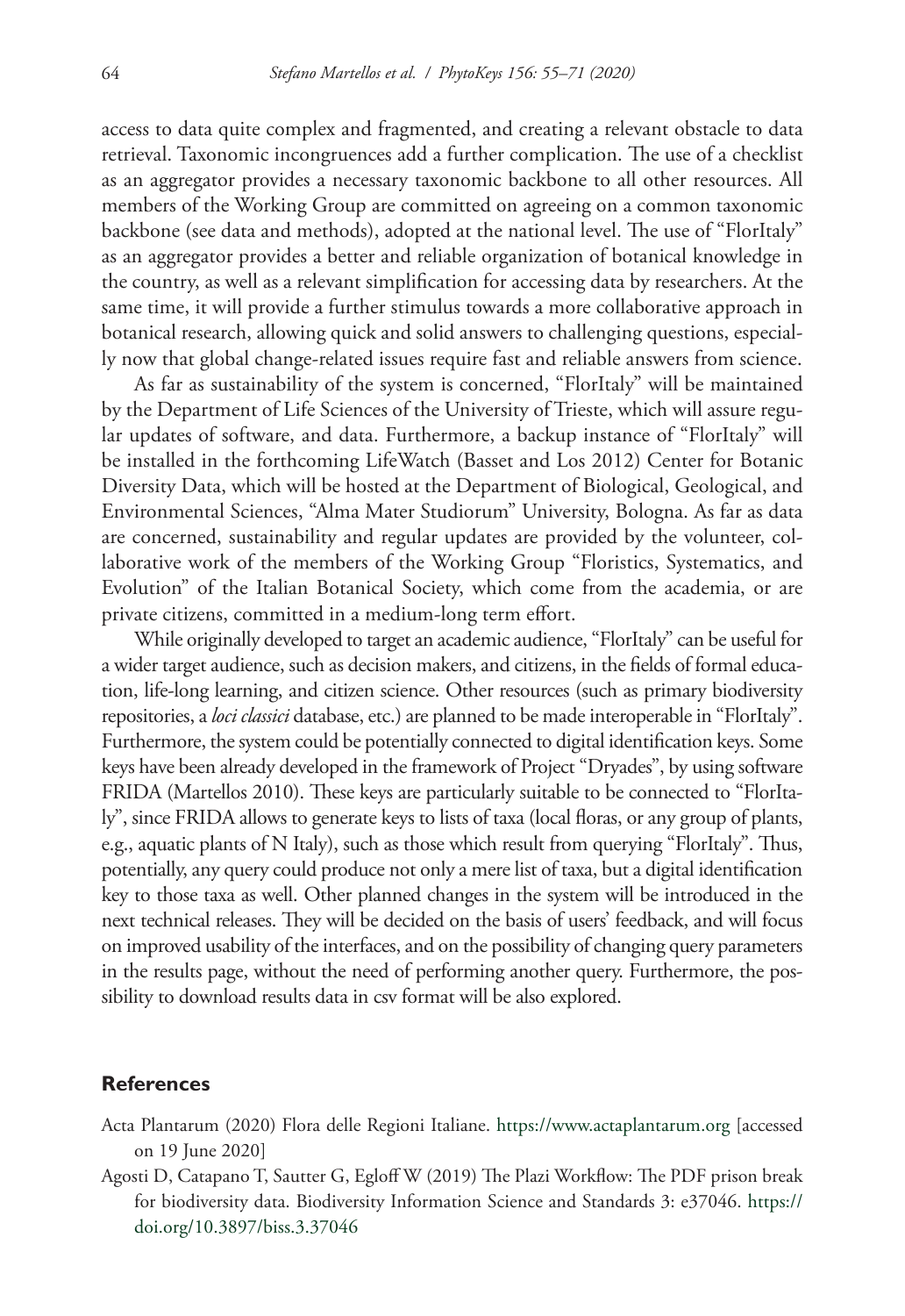- Angiosperm Phylogeny Group (2016) An update of the Angiosperm Phylogeny Group classification for the orders and families of flowering plants: APG IV. Botanical Journal of the Linnean Society 181(1): 1–20.<https://doi.org/10.1111/boj.12385>
- Bagella S, Filigheddu R, Peruzzi L, Bedini G (Eds) (2015 onwards) Wikiplantbase #Sardegna v. 2.1. <http://bot.biologia.unipi.it/wpb/sardegna/index.html>
- Barberis G, Longo D, Peruzzi L, Bedini G, Peccenini S (2016 onwards) Wikiplantbase #Liguria v. 2.1. <http://bot.biologia.unipi.it/wpb/liguria/index.html>
- Bartolucci F, Peruzzi L, Galasso G, Albano A, Alessandrini A, Ardenghi NMG, Astuti G, Bacchetta G, Ballelli S, Banfi E, Barberis G, Bernardo L, Bouvet D, Bovio M, Cecchi L, Di Pietro R, Domina G, Fascetti S, Fenu G, Festi F, Foggi B, Gallo L, Gottschlich G, Gubellini L, Iamonico D, Iberite M, Jiménez-Mejías P, Lattanzi E, Marchetti D, Martinetto E, Masin RR, Medagli P, Passalacqua NG, Peccenini S, Pennesi R, Pierini B, Poldini L, Prosser F, Raimondo FM, Roma-Marzio F, Rosati L, Santangelo A, Scoppola A, Scortegagna S, Selvaggi A, Selvi F, Soldano A, Stinca A, Wagensommer RP, Wilhalm T, Conti F (2018a) An updated checklist of the vascular flora native to Italy. Plant Biosystems 152(2): 179–303.<https://doi.org/10.1080/11263504.2017.1419996>
- Bartolucci F, Domina G, Ardenghi NMG, Banfi E, Bernardo L, Bonari G, Buccomino G, Calvia G, Carruggio F, Cavallaro V, Chianese G, Conti F, Facioni L, Del Vico E, Di Gristina E, Falcinelli F, Forte L, Gargano D, Mantino F, Martino M, Mei G, Mereu G, Olivieri N, Passalacqua NG, Pazienza G, Peruzzi L, Roma-Marzio F, Scafidi F, Scoppola A, Stinca A, Nepi C (2018b) Notulae to the Italian native vascular flora: 5. Italian Botanist 5: 71–81. <https://doi.org/10.3897/italianbotanist.5.25892>
- Bartolucci F, Domina G, Ardenghi NMG, Bacchetta G, Bernardo L, Buccomino G, Buono S, Caldararo F, Calvia G, Carruggio F, Cavagna A, D'Amico FS, Di Carlo F, Festi F, Forte L, Galasso G, Gargano D, Gottschlich G, Lazzaro L, Magrini S, Maiorca G, Medagli P, Mei G, Mennini F, Mereu G, Miserocchi D, Olivieri N, Passalacqua NG, Pazienza G, Peruzzi L, Prosser F, Rempicci M, Roma-Marzio F, Ruggero A, Sani A, Saulle D, Steffanini C, Stinca A, Terzi M, Tondi G, Trenchi M, Viciani D, Wagensommer RP, Nepi C (2018c) Notulae to the Italian native vascular flora: 6. Italian Botanist 6: 45–64. [https://](https://doi.org/10.3897/italianbotanist.6.30575) [doi.org/10.3897/italianbotanist.6.30575](https://doi.org/10.3897/italianbotanist.6.30575)
- Bartolucci F, Domina G, Alessandrini A, Angiolini C, Ardenghi NMG, Bacchetta G, Banfi E, Bolpagni R, Bonari G, Bräuchler C, Calvia G, Cancellieri L, Cannucci S, Carruggio F, Conti F, Cavallaro V, Fanfarillo E, Ferretti G, Festi F, Fiaschi T, Foggi B, Forte L, Fröhner SE, Galasso G, Gestri G, Gottschlich G, Labadessa R, Lastrucci L, Lazzaro L, Mereu G, Morabito A, Mugnai M, Musarella CM, Orsenigo S, Pazienza G, Pennesi R, Peruzzi L, Pierini B, Podda L, Prosser F, Rossi G, Scoppola A, Spampinato G, Stinca A, Tomaselli V, Zangari G, Nepi C (2019a) Notulae to the Italian native vascular flora: 7. Italian Botanist 7: 125–148.<https://doi.org/10.3897/italianbotanist.7.36148>
- Bartolucci F, Domina G, Ardenghi NMG, Bacaro G, Bacchetta G, Ballarin F, Banfi E, Barberis G, Beccarisi L, Bernardo L, Bolpagni R, Bonari G, Bonini I, Brullo S, Buono S, Buono V, Calbi M, Caldararo F, Calvia G, Cancellieri L, Cannavò S, Dagnino D, Esposito A, Fascetti S, Filibeck G, Fiorini G, Forte L, Galasso G, Gestri G, Gigante D, Gottschlich G, Gubellini L, Hoffman N, Lastrucci L, Lonati M, Lorenz R, Lunardi L, Magrini S, Mainetti A, Maiorca G, Mereu G, Messa Ballarin RT, Minuto L, Mossini S, Musarella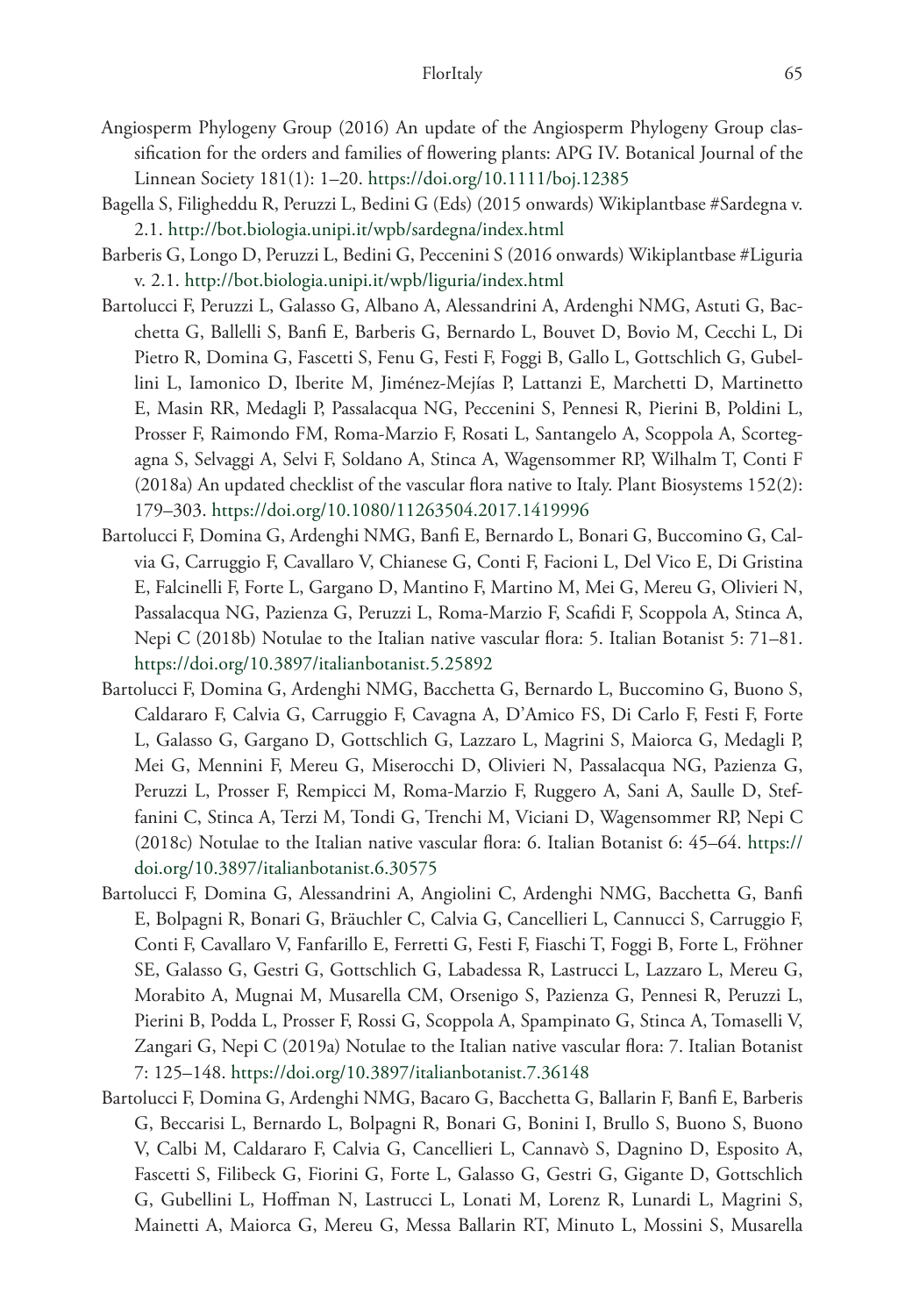CM, Nimis PL, Passalacqua NG, Peccenini S, Petriglia B, Podda L, Potenza G, Ravetto Enri S, Roma Marzio F, Rosati L, Ruggero A, Spampinato G, Stinca A, Tiburtini M, Tietto C, Tomaselli V, Turcato C, Viciani D, Wagensommer RP, Nepi C (2019b) Notulae to the Italian native vascular flora: 8. Italian Botanist 8: 63–93. [https://doi.org/10.3897/](https://doi.org/10.3897/italianbotanist.8.48626) [italianbotanist.8.48626](https://doi.org/10.3897/italianbotanist.8.48626)

- Basset A, Los W (2012) Biodiversity e‐Science: LifeWatch, the European infrastructure on biodiversity and ecosystem research. Plant Biosystems 146(4): 780–782. [https://doi.org/1](https://doi.org/10.1080/11263504.2012.740091) [0.1080/11263504.2012.740091](https://doi.org/10.1080/11263504.2012.740091)
- Bedini G, Pierini B, Roma-Marzio F, Caparelli KF, Bonari G, Dolci D, Gestri G, D'Antraccoli M, Peruzzi L (2016) Wikiplantbase #Toscana: Breaking the dormancy of floristic data. Plant Biosystems 150(3): 601–610.<https://doi.org/10.1080/11263504.2015.1057266>
- Berendsohn WG (2010) Devising the EDIT Platform for Cybertaxonomy. In: Nimis PL, Vignes Lebbe R (Eds) Tools for Identifying Biodiversity: Progress and Problems. Proceedings of the International Congress, Paris, September 20–22, 2010. EUT Edizioni Università di Trieste, Trieste, 1–6. <http://hdl.handle.net/10077/3737>
- Berendsohn WG, Seltmann P (2010) Using geographical and taxonomic metadata to set priorities in specimen digitization. Biodiversity Informatics 7(2): 120–129. [https://doi.](https://doi.org/10.17161/bi.v7i2.3988) [org/10.17161/bi.v7i2.3988](https://doi.org/10.17161/bi.v7i2.3988)
- Berendsohn WG, Chavan V, Macklin JA (2010) Recommendations of the GBIF Task Group on the Global Strategy and Action Plan for the Mobilization of Natural History Collections Data. Biodiversity Informatics 7: 67–71. <https://doi.org/10.17161/bi.v7i2.3989>
- Berendsohn WG, Borsch T, Güntsch A, Kohlbecker A, Korotkova N, Luther K, Müller A, Plitzner P, Von Mering S (2018) Using the EDIT Platform for Cybertaxonomy to prepare and publish a treatment for the *Caryophyllales* Network: An online synthesis of the *Nepenthaceae*. Willdenowia 48(3): 335–344.<https://doi.org/10.3372/wi.48.48301>
- Berents P, Hamer M, Chavan V (2010) Towards demand-driven publishing: Approaches to the prioritization of digitization of natural history collections data. Biodiversity Informatics 7: 113–119.<https://doi.org/10.17161/bi.v7i2.3990>
- Brisse H, Kerguélen M (1994) Code informatisé de la Flore de France. Bulletin de l'Association d'Informatique Appliquée à la Botanique 1: 1–128.
- Brundu G, Peruzzi L, Domina G, Bartolucci F, Galasso G, Peccenini S, Raimondo FM, Albano A, Alessandrini A, Banfi E, Barberis G, Bernardo L, Bovio M, Brullo S, Brunu A, Camarda I, Carta L, Conti F, Croce A, Iamonico D, Iberite M, Iiriti G, Longo D, Marsili S, Medagli P, Mariotti MG, Pennesi R, Pistarino A, Salmeri C, Santangelo A, Scassellati E, Selvi F, Stinca A, Vacca G, Villani M, Wagensommer RP, Passalacqua NG (2017) At the intersection of cultural and natural heritage: Distribution and conservation of the type localities of the Italian endemic vascular plants. Biological Conservation 214: 109–118. [https://doi.](https://doi.org/10.1016/j.biocon.2017.07.024) [org/10.1016/j.biocon.2017.07.024](https://doi.org/10.1016/j.biocon.2017.07.024)
- Celesti-Grapow L, Alessandrini A, Arrigoni PV, Banfi E, Bernardo L, Bovio M, Brundu G, Cagiotti MR, Camarda I, Carli E, Conti F, Fascetti S, Galasso G, Gubellini L, La Valva V, Lucchese F, Marchiori S, Mazzola P, Peccenini S, Poldini L, Pretto F, Prosser F, Siniscalco C, Villani MC, Viegi L, Wilhalm T, Blasi C (2009a) Inventory of the non-native flora of Italy. Plant Biosystems 143(2): 386–430. <https://doi.org/10.1080/11263500902722824>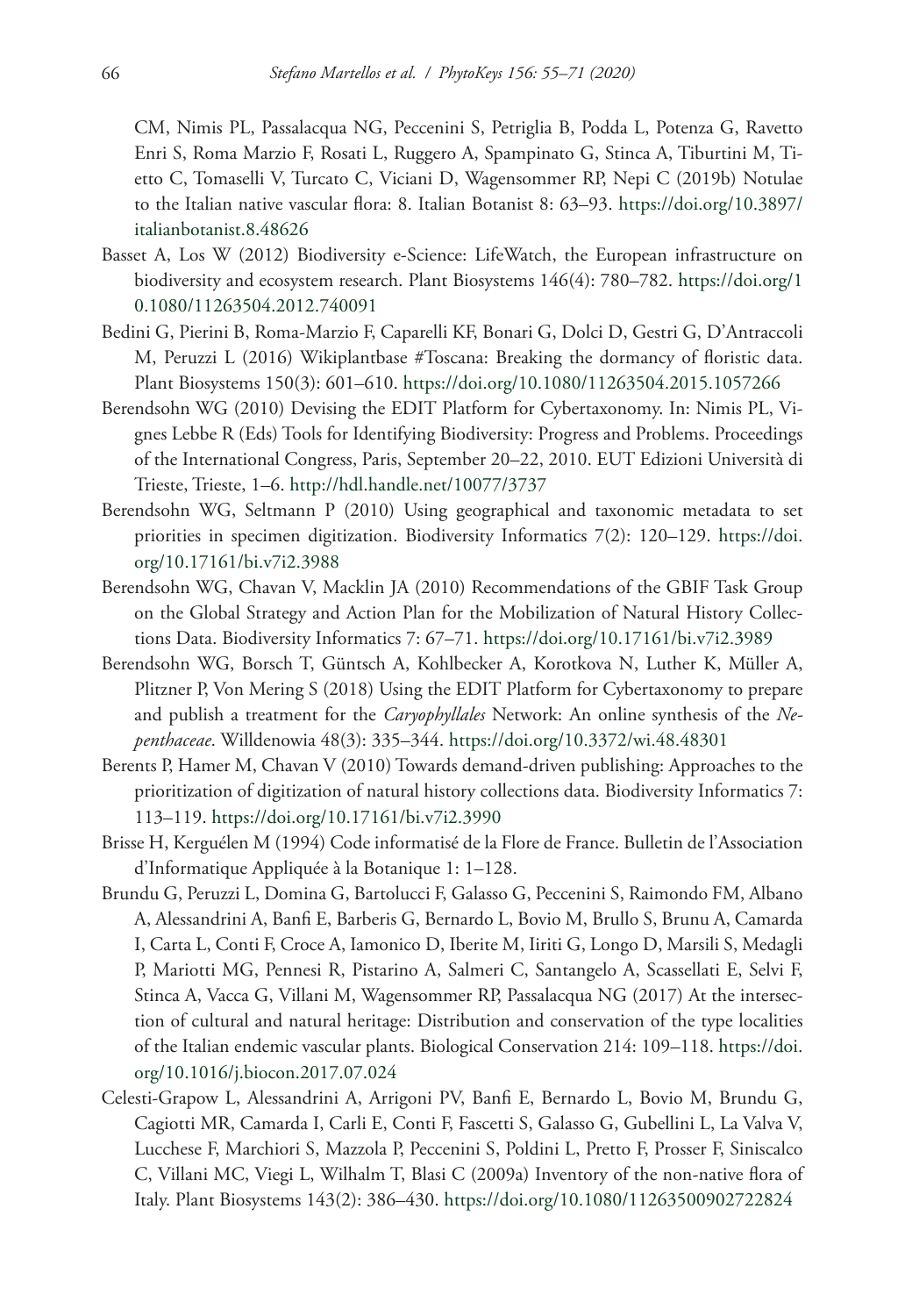- Celesti-Grapow L, Pretto F, Brundu G, Carli E, Blasi C (Eds) (2009b) A thematic contribution to the National Biodiversity Strategy. Plant invasion in Italy, an overview. Ministry for the Environment Land and Sea Protection, Nature Protection Directorate, Roma, 32 pp. [+ CD-ROM] [https://www.minambiente.it/sites/default/files/archivio/biblioteca/protezi](https://www.minambiente.it/sites/default/files/archivio/biblioteca/protezione_natura/dpn_plant_invasion_italy.pdf)[one\\_natura/dpn\\_plant\\_invasion\\_italy.pdf](https://www.minambiente.it/sites/default/files/archivio/biblioteca/protezione_natura/dpn_plant_invasion_italy.pdf) [accessed on 6 May 2020]
- Celesti-Grapow L, Alessandrini A, Arrigoni PV, Assini S, Banfi E, Barni E, Bovio M, Brundu G, Cagiotti MR, Camarda I, Carli E, Conti F, Del Guacchio E, Domina G, Fascetti S, Galasso G, Gubellini L, Lucchese F, Medagli P, Passalacqua NG, Peccenini S, Poldini L, Pretto F, Prosser F, Vidali M, Viegi L, Villani MC, Wilhalm T, Blasi C (2010) Non-native flora of Italy: Species distribution and threats. Plant Biosystems 144(1): 12–28. [https://doi.](https://doi.org/10.1080/11263500903431870) [org/10.1080/11263500903431870](https://doi.org/10.1080/11263500903431870)
- Christenhusz MJM, Zhang X-C, Schneider H (2011a) A linear sequence of extant families and genera of lycophytes and ferns. Phytotaxa 19(1): 7–54. [https://doi.org/10.11646/phyto](https://doi.org/10.11646/phytotaxa.19.1.2)[taxa.19.1.2](https://doi.org/10.11646/phytotaxa.19.1.2)
- Christenhusz MJM, Reveal JL, Farjon A, Gardner MF, Mill RR, Chase MW (2011b) A new classification and linear sequence of extant gymnosperms. Phytotaxa 19(1): 55–70.
- Conti F, Abbate G, Alessandrini A, Blasi C (Eds) (2005) An annotated checklist of the Italian vascular flora. Palombi Editori, Roma, 420 pp.<https://doi.org/10.11646/phytotaxa.19.1.3>
- Conti F, Alessandrini A, Bacchetta G, Banfi E, Barberis G, Bartolucci F, Bernardo L, Bonacquisti S, Bouvet D, Bovio M, Brusa G, Del Guacchio E, Foggi B, Frattini S, Galasso G, Gallo L, Gangale C, Gottschlich G, Grünanger P, Gubellini L, Iiriti G, Lucarini D, Marchetti D, Moraldo B, Peruzzi L, Poldini L, Prosser F, Raffaelli M, Santangelo A, Scassellati E, Scortegagna S, Selvi F, Soldano A, Tinti D, Ubaldi D, Uzunov D, Vidali M (2007) Integrazioni alla checklist della flora vascolare italiana [Updating of the checklist of the Italian vascular flora]. Natura Vicentina 10(2006): 5–74. [In Italian]
- Dallwitz MJ, Paine TA, Zurcher EJ (2002) Interactive identification using the Internet. In: Saarenmaa H, Nielsen ES (Eds) Towards a global biological information infrastructure. Challenges, opportunities, synergies, and the role of entomology. European Environment Agency, Copenhagen, 23–33.
- Domina G, Peruzzi L, Bedini G (Eds) (2016 onwards) Wikiplantbase #Sicilia v. 2.1. [http://bot.](http://bot.biologia.unipi.it/wpb/sicilia/index.html) [biologia.unipi.it/wpb/sicilia/index.html](http://bot.biologia.unipi.it/wpb/sicilia/index.html)
- Driller C, Koch M, Schmidt M, Weiland C, Hörnschemeyer T, Hickler T, Abrami G, Ahmed S, Gleim R, Hemati W, Uslu T, Mehler A, Pachzelt A, Rexhepi J, Risse T, Schuster J, Kasperek G, Hausinger A (2018) Workflow and Current Achievements of BIOfid, an Information Service Mobilizing Biodiversity Data from Literature Sources. Biodiversity Information Science and Standards 2: e25876. <https://doi.org/10.3897/biss.2.25876>
- Euro+Med (2006 onwards) Euro+Med PlantBase the information resource for Euro-Mediterranean plant diversity.<http://ww2.bgbm.org/EuroPlusMed/> [accessed on 19 June 2020]
- Galasso G, Conti F, Peruzzi L, Ardenghi NMG, Banfi E, Celesti-Grapow L, Albano A, Alessandrini A, Bacchetta G, Ballelli S, Bandini Mazzanti M, Barberis G, Bernardo L, Blasi C, Bouvet D, Bovio M, Cecchi L, Del Guacchio E, Domina G, Fascetti S, Gallo L, Gubellini L, Guiggi A, Iamonico D, Iberite M, Jiménez-Mejías P, Lattanzi E, Marchetti D, Martinetto E, Masin RR, Medagli P, Passalacqua NG, Peccenini S, Pennesi R, Pierini B, Podda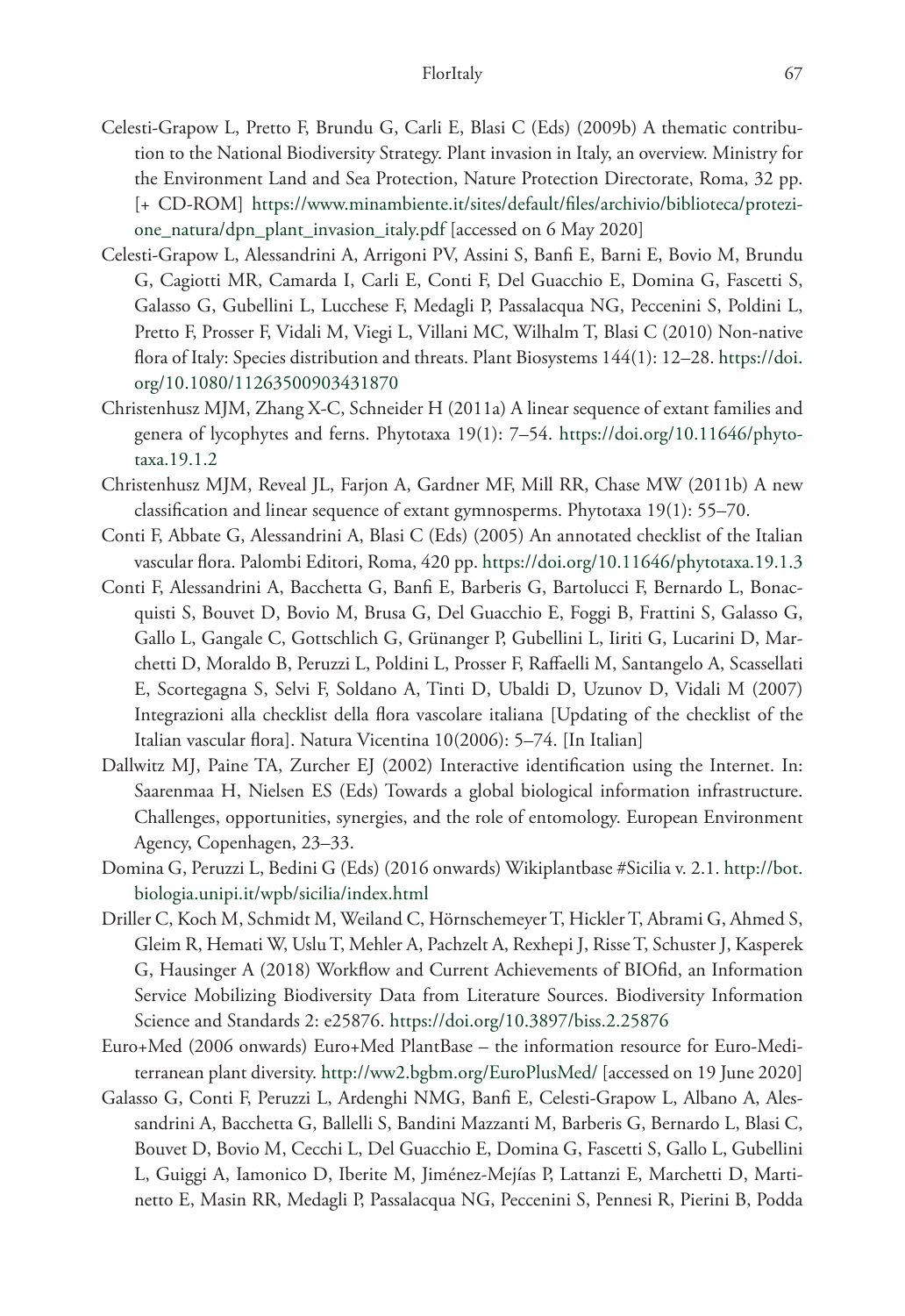L, Poldini L, Prosser F, Raimondo FM, Roma-Marzio F, Rosati L, Santangelo A, Scoppola A, Scortegagna S, Selvaggi A, Selvi F, Soldano A, Stinca A, Wagensommer RP, Wilhalm T, Bartolucci F (2018a) An updated checklist of the vascular flora alien to Italy. Plant Biosystems 152(3): 556–592.<https://doi.org/10.1080/11263504.2018.1441197>

- Galasso G, Domina G, Adorni M, Ardenghi NMG, Bonari G, Buono S, Cancellieri L, Chianese G, Ferretti G, Fiaschi T, Forte L, Guarino R, Labadessa R, Lastrucci L, Lazzaro L, Magrini S, Minuto L, Mossini S, Olivieri N, Scoppola A, Stinca A, Turcato C, Nepi C (2018b) Notulae to the Italian alien vascular flora: 5. Italian Botanist 5: 45–56. [https://doi.](https://doi.org/10.3897/italianbotanist.5.25910) [org/10.3897/italianbotanist.5.25910](https://doi.org/10.3897/italianbotanist.5.25910)
- Galasso G, Domina G, Alessandrini A, Ardenghi NMG, Bacchetta G, Ballelli S, Bartolucci F, Brundu G, Buono S, Busnardo G, Calvia G, Capece P, D'Antraccoli M, Di Nuzzo L, Fanfarillo E, Ferretti G, Guarino R, Iamonico D, Iberite M, Latini M, Lazzaro L, Lonati M, Lozano V, Magrini S, Mei G, Mereu G, Moro A, Mugnai M, Nicolella G, Nimis PL, Olivieri H, Pennesi R, Peruzzi L, Podda L, Probo M, Prosser F, Ravetto Enri S, Roma-Marzio F, Ruggero A, Scafidi F, Stinca A, Nepi C (2018c) Notulae to the Italian alien vascular flora: 6. Italian Botanist 6: 65–90.<https://doi.org/10.3897/italianbotanist.6.30560>
- Galasso G, Domina G, Ardenghi NMG, Aristarchi C, Bacchetta G, Bartolucci F, Bonari G, Bouvet D, Brundu G, Buono S, Caldarella O, Calvia G, Cano-Ortiz A, Corti E, D'Amico FS, D'Antraccoli M, Di Turi A, Dutto M, Fanfarillo E, Ferretti G, Fiaschi T, Ganz C, Guarino R, Iberite M, Laface VLA, La Rosa A, Lastrucci L, Latini M, Lazzaro L, Lonati M, Lozano V, Luchino F, Magrini S, Mainetti A, Manca M, Mugnai M, Musarella CM, Nicolella G, Olivieri N, Orrù I, Pazienza G, Peruzzi L, Podda L, Prosser F, Ravetto Enri S, Restivo S, Roma-Marzio F, Ruggero A, Scoppola A, Selvi F, Spampinato G, Stinca A, Terzi M, Tiburtini M, Tornatore E, Vetromile R, Nepi C (2019a) Notulae to the Italian alien vascular flora: 7. Italian Botanist 7: 157–182. <https://doi.org/10.3897/italianbotanist.7.36386>
- Galasso G, Domina G, Andreatta S, Angiolini C, Ardenghi NMG, Aristarchi C, Arnoul M, Azzella MM, Bacchetta G, Bartolucci F, Bodino S, Bommartini G, Bonari G, Buono S, Buono V, Caldarella O, Calvia G, Corti E, D'Antraccoli M, De Luca R, De Mattia F, Di Natale S, Di Turi A, Esposito A, Ferretti G, Fiaschi T, Fogu MC, Forte L, Frigerio J, Gubellini L, Guzzetti L, Hofmann N, Laface VLA, Laghetti G, Lallai A, La Rosa A, Lazzaro L, Lodetti S, Lonati M, Luchino F, Magrini S, Mainetti A, Marignani M, Maruca G, Medagli P, Mei G, Menini F, Mezzasalma V, Misuri A, Mossini S, Mugnai M, Musarella CM, Nota G, Olivieri N, Padula A, Pascale M, Pasquini F, Peruzzi L, Picella G, Pinzani L, Pirani S, Pittarello M, Podda L, Ravetto Enri S, Rifici CD, Roma-Marzio F, Romano R, Rosati L, Scafidi F, Scarici E, Scarici M, Spampinato G, Stinca A, Wagensommer RP, Zanoni G, Nepi C (2019b) Notulae to the Italian alien vascular flora: 8. Italian Botanist 8: 63–93. <https://doi.org/10.3897/italianbotanist.8.48621.suppl1>
- Güntsch A, Berendsohn WG, Mergen P (2007) The BioCASE Project a Biological Collections Access Service for Europe. Ferrantia 51: 103–108.
- Hernández-Ledesma P, Berendsohn WG, Borsch T, von Mering S, Akhani H, Arias S, Castañeda-Noa I, Eggli U, Eriksson R, Flores-Olvera H, Fuentes-Bazán S, Kadereit G, Klak C, Korotkova N, Nyffeler R, Ocampo G, Ochoterena H, Oxelman B, Rabeler RK, Sanchez A, Schlumpberger BO, Uotila P (2015) A taxonomic backbone for the global synthesis of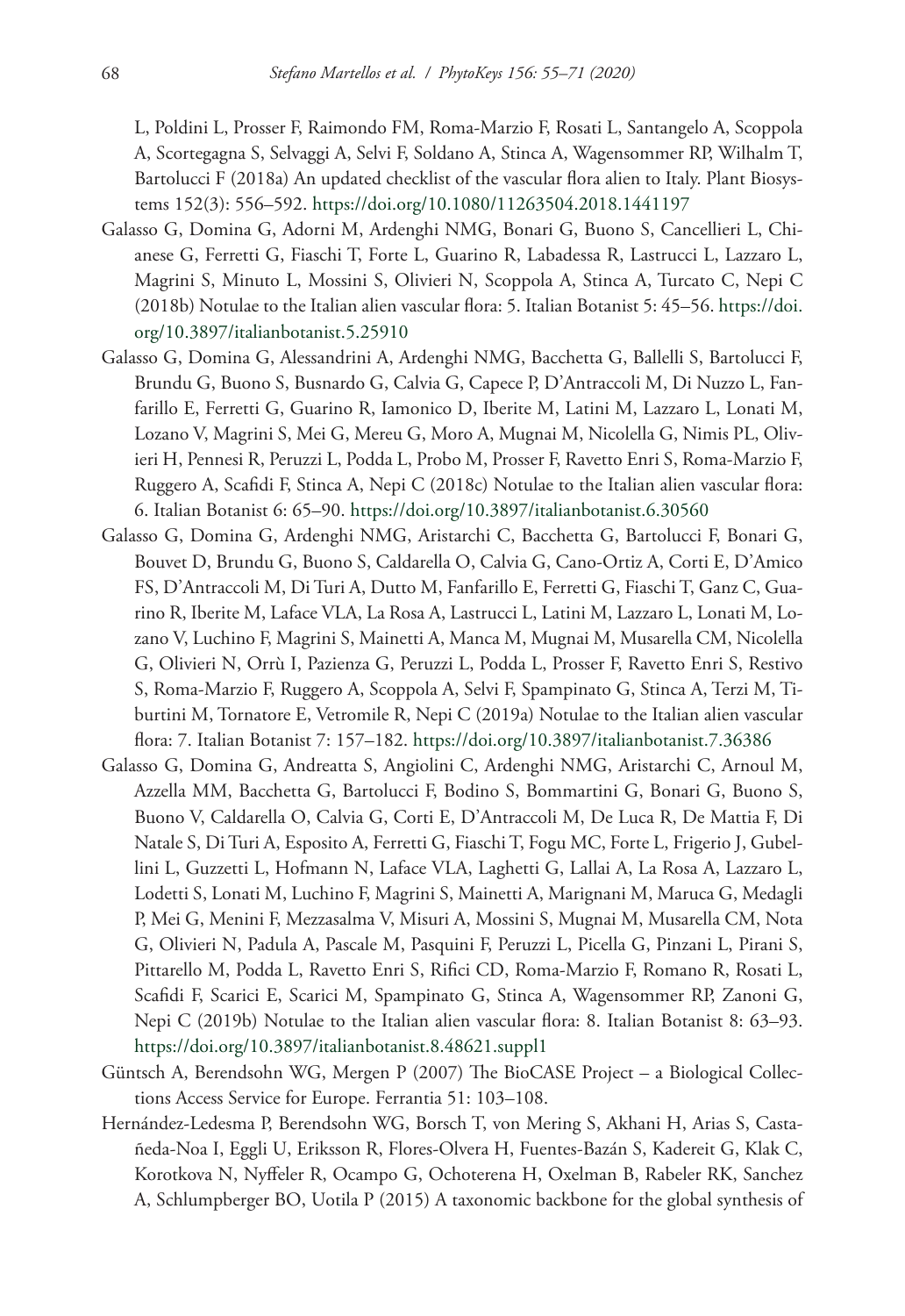species diversity in the angiosperm order Caryophyllales. Willdenowia 45(3): 281–383. <https://doi.org/10.3372/wi.45.45301>

- IPNI (2012) International Plant Names Index. The Royal Botanic Gardens, Kew, Harvard University Herbaria & Libraries and Australian National Botanic Gardens. [http://www.](http://www.ipni.org) [ipni.org](http://www.ipni.org) [accessed on 19 June 2020]
- Kerguélen M (1994) Complements et corrections à l'index synonymique de la Flore de France. Bulletin de l'Association d'Informatique Appliquée à la Botanique 1: 129–189.
- Luebert F, Cecchi L, Frohlich MW, Gottschling M, Guilliams CM, Hasenstab-Lehman KE, Hilger HH, Miller JS, Mittelbach M, Nazaire M, Nepi M, Nocentini D, Ober D, Olmstead RG, Selvi F, Simpson MG, Sutorý K, Valdés B, Walden GK, Weigend M (2016) Familial classification of the Boraginales. Taxon 65(3): 502–522.<https://doi.org/10.12705/653.5>
- Martellos S (2010) Multi-authored interactive identification keys: The FRIDA (FRiendly IDentificAtion) package. Taxon 59(3): 922–929.<https://doi.org/10.1002/tax.593020>
- Martellos S (2012) From a textual checklist to an information system: The case study of ITAL-IC, the Information System on Italian Lichens. Plant Biosystems 146(4): 764–770. [https://](https://doi.org/10.1080/11263504.2012.740088) [doi.org/10.1080/11263504.2012.740088](https://doi.org/10.1080/11263504.2012.740088)
- Martellos S, Nimis PL (2015) From local checklists to online identification portals: A case study on vascular plants. PLoS One 10(3): e0120970. [https://doi.org/10.1371/journal.](https://doi.org/10.1371/journal.pone.0120970) [pone.0120970](https://doi.org/10.1371/journal.pone.0120970)
- Martellos S, Attorre F, De Felici S, Cesaroni D, Sbordoni V, Blasi C, Nimis PL (2011) Plant sciences and the Italian National Biodiversity Network. Plant Biosystems 145(4): 758–761. <https://doi.org/10.1080/11263504.2011.620342>
- McNeill J, Barrie FR, Buck WR, Demoulin V, Greuter W, Hawksworth DL, Herendeen PS, Knapp S, Marhold K, Prado J, et al. (2012) International Code of Nomenclature for algae, fungi and plants (Melbourne Code) adopted by the Eighteen International Botanical Congress Melbourne, Australia, July 2011. Koeltz Scientific Books, Königstein.
- Nimis PL, Martellos S (2009) Computer-aided Tools for Identifying Organisms and their Importance for Protected Areas. eco.mont 1(2): 61–66. [https://doi.org/10.1553/ecomo](https://doi.org/10.1553/ecomont2s61)[nt2s61](https://doi.org/10.1553/ecomont2s61)
- Nimis PL, Vignes Lebbe R (2010) Tools for Identifying Biodiversity: Progress and Problems. Proceedings of the International Congress, Paris, September 20–22, 2010. EUT Edizioni Università di Trieste, Trieste, 455 pp. <http://hdl.handle.net/10077/5849>
- Nimis PL, Feoli E, Pignatti S (1984) The Network of Databanks for the Italian Flora and Vegetation. In: Allkin R, Bisby FA (Eds) Databases in Systematics. Academic Press, London, 113–124.
- Nimis PL, Martellos S, Moro A (2003) Il progetto Dryades: Come identificare una pianta, da Gutenberg a Internet. Biologi Italiani 7: 9–15. [The project Dryades: how to identify a plant, from Gutenberg to the Internet] [In Italian]
- Orsenigo S, Montagnani C, Fenu G, Gargano D, Peruzzi L, Abeli T, Alessandrini A, Bacchetta G, Bartolucci F, Bovio M, Brullo C, Brullo S, Carta A, Castello M, Cogoni D, Conti F, Domina G, Foggi B, Gennai M, Gigante D, Iberite M, Lasen C, Magrini S, Perrino EV, Prosser F, Santangelo A, Selvaggi A, Stinca A, Vagge I, Villani M, Wagensommer RP, Wilhalm T, Tartaglini N, Duprè E, Blasi C, Rossi G (2018) Red Listing plants under full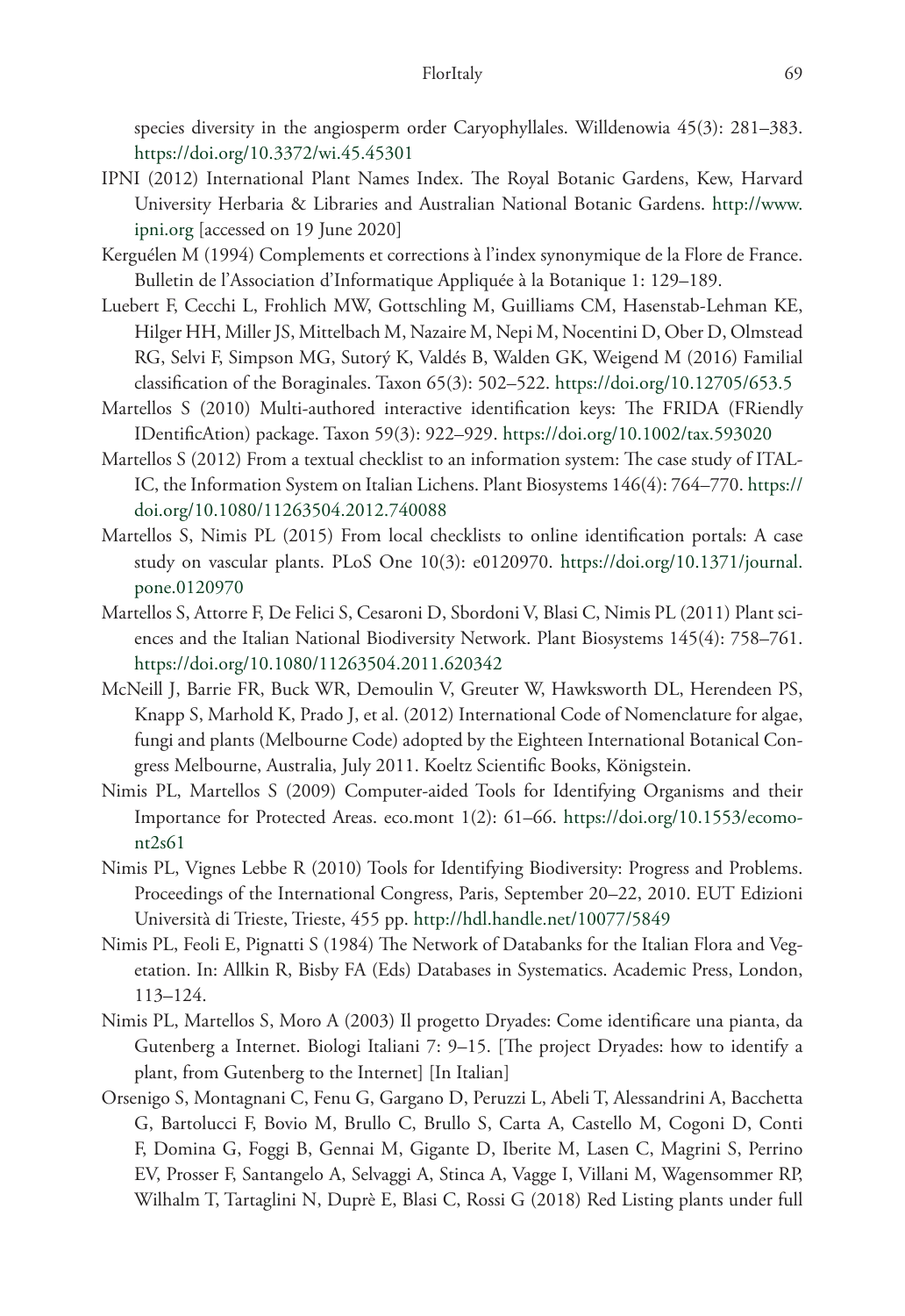national responsibility: Extinction risks and threats in the vascular flora endemic to Italy. Biological Conservation 224: 213–222.<https://doi.org/10.1016/j.biocon.2018.05.030>

- Penev L, Agosti D, Georgiev T, Senderov V, Sautter G, Catapano T, Stoev P (2018) The Open Biodiversity Knowledge Management (eco-)System: Tools and Services for Extraction, Mobilization, Handling and Re-use of Data from the Published Literature. Biodiversity Information Science and Standards 2: e25748.<https://doi.org/10.3897/biss.2.25748>
- Penzig O (1924) Flora Popolare Italiana [Vernacular Flora of Italy], 1972 reprint ed., 2 vols. Edagricole, Bologna, XV + 1156 pp. [In Italian]
- Peruzzi L (2018) Floristic inventories and collaborative approaches: A new era for checklists and floras? Plant Biosystems 152(2): 177–178. [https://doi.org/10.1080/11263504.2017](https://doi.org/10.1080/11263504.2017.1419997) [.1419997](https://doi.org/10.1080/11263504.2017.1419997)
- Peruzzi L, Bedini G (2015 onwards) Wikiplantbase #Toscana v. 2.1. [http://bot.biologia.unipi.](http://bot.biologia.unipi.it/wpb/toscana/index.html) [it/wpb/toscana/index.html](http://bot.biologia.unipi.it/wpb/toscana/index.html)
- Peruzzi L, Domina G, Bartolucci F, Galasso G, Peccenini S, Raimondo FM, Albano A, Alessandrini A, Banfi E, Barberis G, Bernardo L, Bovio M, Brullo S, Brundu G, Brunu A, Camarda I, Carta L, Conti F, Croce A, Iamonico D, Iberite M, Iiriti G, Longo D, Marsili S, Medagli P, Pistarino A, Salmeri C, Santangelo A, Scassellati E, Selvi F, Soldano A, Stinca A, Villani M, Wagensommer RP, Passalacqua NG (2015) An inventory of the names of vascular plants endemic to Italy, their loci classici and types. Phytotaxa 196(1): 1–217. <https://doi.org/10.11646/phytotaxa.196.1.1>
- Peruzzi L, Bagella S, Filigheddu R, Pierini B, Sini M, Roma-Marzio F, Caparelli KF, Bonari G, Gestri G, Dolci D, Consagra A, Sassu P, Caria MC, Rivieccio G, Marrosu M, D'Antraccoli M, Pacifico G, Piu V, Bedini G (2017) The Wikiplantbase project: The role of amateur botanists in building up large online floristic databases. Flora Mediterranea 27: 117–129. <https://doi.org/10.7320/FlMedit27.117>
- Peruzzi L, Galasso G, Domina G, Bartolucci F, Santangelo A, Alessandrini A, Astuti G, D'Antraccoli M, Roma-Marzio F, Ardenghi NMG, Barberis G, Conti F, Bernardo L, Peccenini S, Stinca A, Wagensommer RP, Bonari G, Iamonico I, Iberite M, Viciani D, Del Guacchio E, Giusso del Galdo G, Lastrucci L, Villani M, Brunu A, Magrini S, Pistarino A, Brullo S, Salmeri C, Brundu G, Clementi M, Carli E, Vacca G, Marcucci R, Banfi E, Longo D, Di Pietro R, Passalacqua NG (2019) An inventory of the names of native, non-endemic vascular plants described from Italy, their loci classici and types. Phytotaxa 410(1): 1–215. <https://doi.org/10.11646/phytotaxa.410.1.1>
- Pignatti S (1982) Flora d'Italia [Flora of Italy], 3 vols. Edagricole, Bologna, 2302 pp. [In Italian]
- POWO (2020) Plants of the World Online. <http://www.plantsoftheworldonline.org>[accessed on 19 Jun 2020]
- PPG I (2016) A community-derived classification for extant lycophytes and ferns. Journal of Systematics and Evolution 54(6): 563–603. <https://doi.org/10.1111/jse.12229>
- Pyšek P, Richardson DM, Rejmánek M, Webster GL, Williamson M, Kirschner J (2004) Alien plants in checklists and floras: Towards better communication between taxonomists and ecologists. Taxon 53(1): 131–143. <https://doi.org/10.2307/4135498>
- Ran JH, Gao H, Wang X-Q (2010) Fast evolution of the retroprocessed mitochondrial rps3 gene in Conifer II and further evidence for the phylogeny of gymnosperms. Molecular Phylogenetics and Evolution 54(1): 136–149. <https://doi.org/10.1016/j.ympev.2009.09.011>